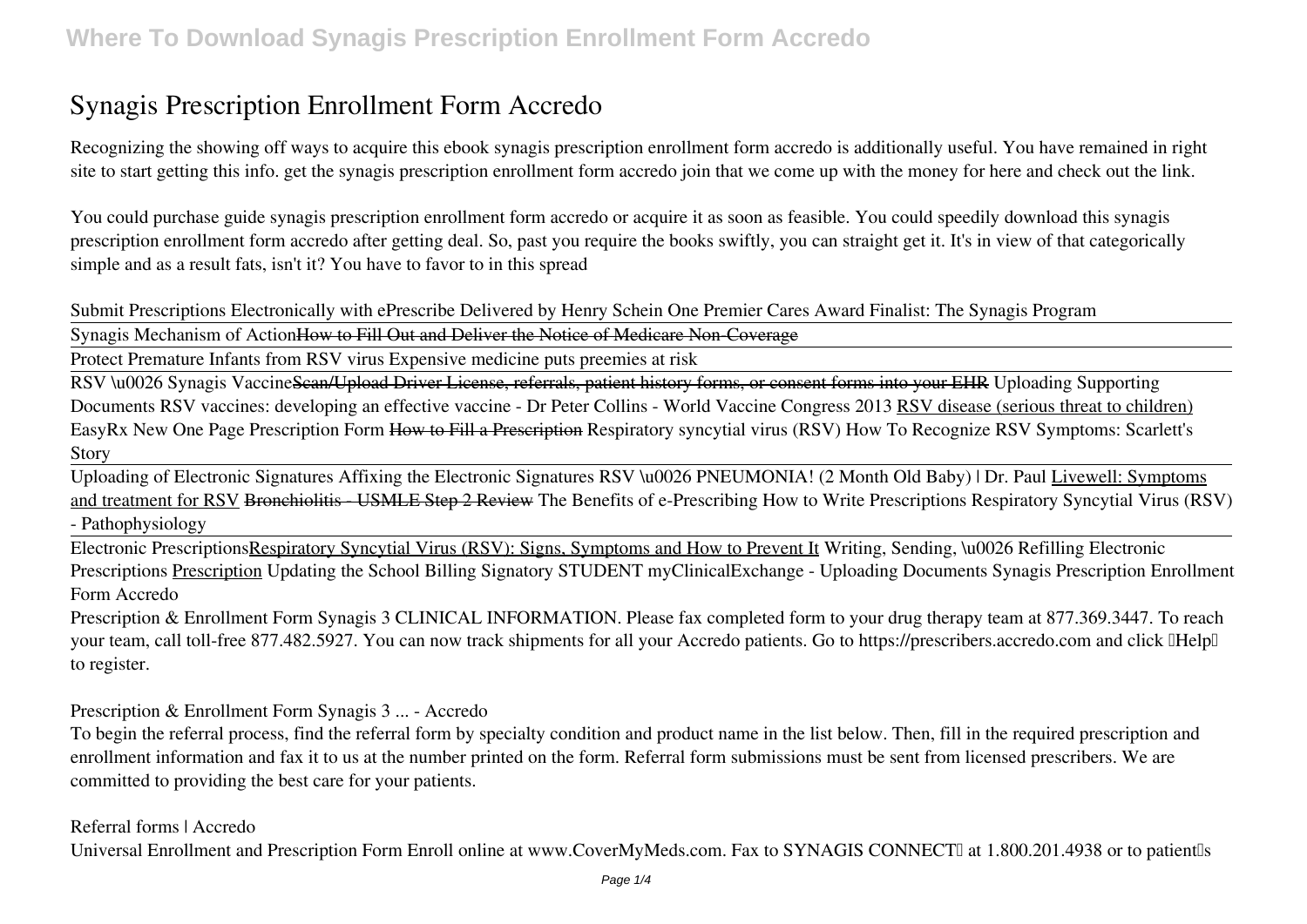### **Where To Download Synagis Prescription Enrollment Form Accredo**

preferred Specialty Pharmacy. CLINICAL INFORMATION Attach any required clinical notes. Bronchopulmonary dysplasia/chronic lung disease Age <12 months Age 12 months to <24 months

*Universal Enrollment and Prescription Form*

The prescriber is to comply with his/her state-specific prescription requirements such as e-prescribing, state-specific prescription form, fax language, etc. Non-compliance with state-specific requirements could result in outreach to the prescriber. Prescription & Enrollment Form

*Prescription & Enrollment Form - Accredo*

RSV/Synagis Enrollment/ Prescription Form . Specialty Pharmacy Enrollment Form ; Please detach before submitting to a pharmacy II tear here. PATIENT INFORMATION (Section must be completed to process prescription) Patient Name DOB Gender: M F Parent /Guardian Last Four of SS# Home Phone

*Synagis Team RSV/Synagis Enrollment/ Prescription Form*

NC Synagis® Statement of Medical Necessity and Assignment of Benefits Program Enrollment Form Referral Source ID \_\_\_\_\_ (Accredo Health Group, Inc. use ONLY) Prescriber<sup>[]</sup>s Name: \_\_\_\_\_\_ Practice Name:

*Referral Source ID (Accredo Health Group, Inc. use ONLY)*

2020-2021 Synagis® Seasonal Respiratory Syncytial Virus Enrollment Form Six Simple Steps to Submitting a Referral 1 PATIENT INFORMATION (Complete or include demographic sheet) Patient Name: \_\_\_\_\_Address: \_\_\_\_\_

*Synagis Seasonal RSV Enrollment Form - CVS Pharmacy*

Prescription Form. Prescription Form. TO: Accredo Health Group, Inc. 1620 Century Center Parkway Memphis, TN 38134 Phone: 866.759.1557. Fax: © 2017 Accredo Health Group, Inc. An Express Scripts Company. All Rights Reserved. OPS-00074-081117.

*Prescription Form - Accredo*

Referral Forms; Patient Services ... An advocate. A partner. And our focus. Jenica Nurse. Hi, Ilm Jenica. As your specialty pharmacy partner, Ilm proud to provide the service you need, and the care your patients deserve. ... email, IVR or accredo.com. 5. Check the status of patient refills and prior authorization requests by calling Accredo ...

#### *Prescribers Homepage | Accredo*

Active Accredo prescription number; Our specialty pharmacy texting program allows you to receive prescription refill reminders, medication order updates and more all via text! For some eligible prescription medications you can even order prescription refills by text. It is never been this easy to keep up with your specialty medication orders.

*Patient Homepage | Accredo*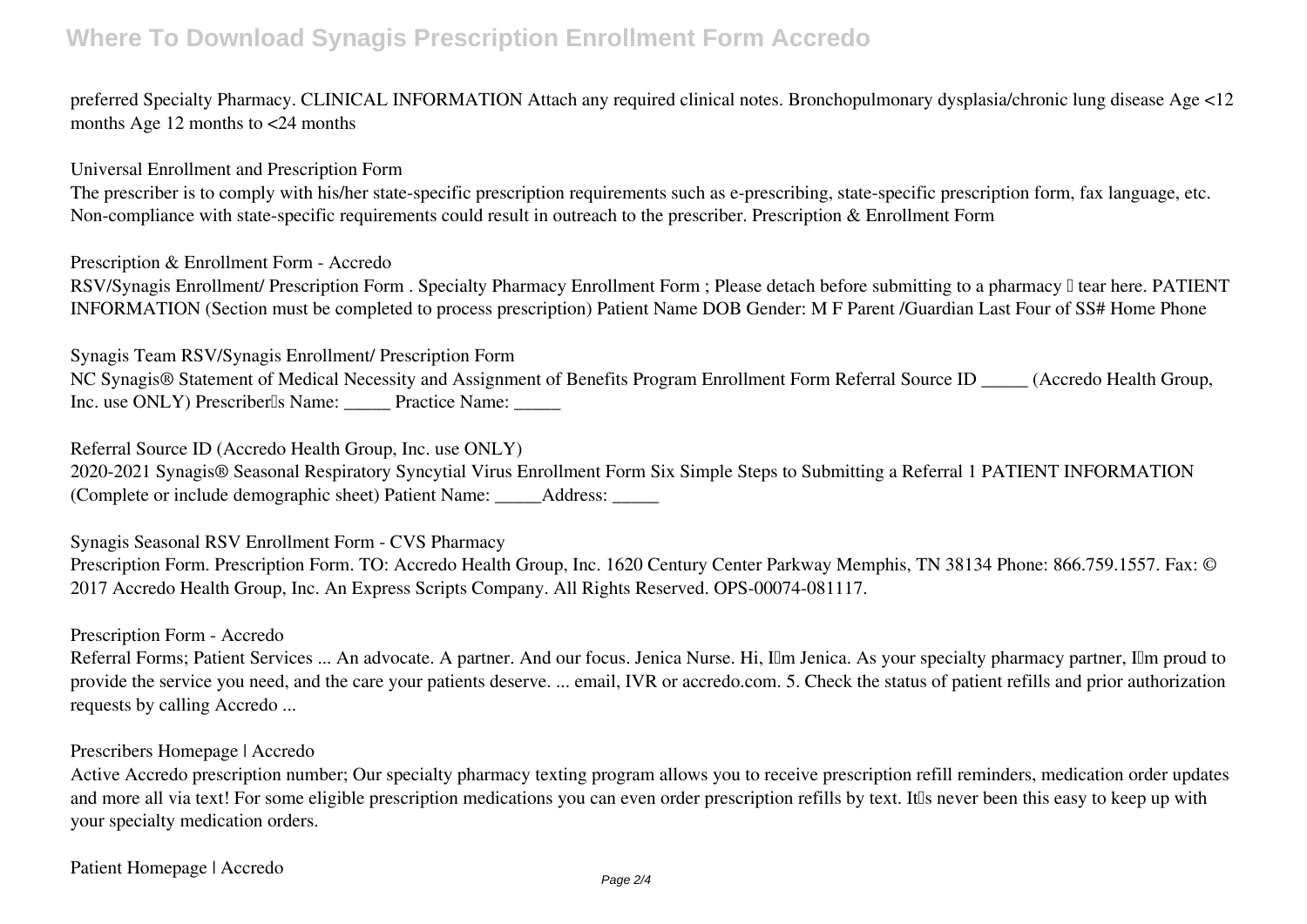# **Where To Download Synagis Prescription Enrollment Form Accredo**

SYNAGIS is contraindicated in children who have had a previous significant hypersensitivity reaction to SYNAGIS; Cases of anaphylaxis and anaphylactic shock, including fatal cases, have been reported following initial exposure or re-exposure to SYNAGIS.

*Synagis® (palivizumab) Pharmacy Resources and Patient Support*

C ontact your account manager for pre-printed forms for your local pharmacy. This section is for prescribing practitioners only. Patients must bring an original prescription to the pharmacy, and cannot fax these referral forms to Avella. Faxed prescriptions will only be accepted from a prescribing practitioner.

*Prescription Referral Forms - Specialty Pharmacy Rx Forms* Universal Enrollment and Prescription Form Provides the required patient information to a specialty pharmacy or SYNAGIS CONNECTI.

### *SYNAGIS (palivizumab) Access and Financial Assistance*

authorization form, and providing it based upon the patient-specific information provided on this form. The partially completed prior authorization form will be provided to your office for possible completion and submission to the health plan. I do not wish to receive Prior Authorization Form Assistance.

#### *Prescription Information and Enrollment Form*

Synagis® Referral Form 1. Prescriber Information 3. 4. Diagnosis & Clinical Information Patient Insurance Information 2. (Please fax front and back copy of all insurance cards - prescription & medical) (Please fax recent clinical notes, labs and tests, with the prescription to expedite the prior authorization)

#### *Synagis Referral Form Phone: (877) 872-4604*

Universal Enrollment and Prescription Form. A form that contains patient, medical, and treatment information to refer patients to SYNAGIS CONNECT TM or a specialty pharmacy. Download. Authorization for Transition of Care and Patient Consent Form.

#### *HCP Tools and Resources | SYNAGIS (palivizumab)*

Prescriberlls office stock (billing on a medical claim form) Other (please specify): Retail pharmacy Home Health / Home Infusion vendor \*\* Cignalls nationally preferred specialty pharmacy \*\*Medication orders can be placed with Accredo via E-prescribe - Accredo (1640 Century Center Pkwy, Memphis, TN 38134-8822 |

### *CIGNA HEALTHCARE NON-FORMULARY EXCEPTION FORM*

| 2019-2020Synagis®Seasonal Respiratory Syncytial Virus Enrollment Form. Six Simple Steps to Submitting a Referral. PATIENT INFORMATION. |                                                                               |                  |                                |
|----------------------------------------------------------------------------------------------------------------------------------------|-------------------------------------------------------------------------------|------------------|--------------------------------|
|                                                                                                                                        | (Complete or include demographic sheet) PRESCRIBER INFORMATION. Patient Name: |                  | <b>Prescriber</b> <sup>s</sup> |
| Name:                                                                                                                                  | Address:                                                                      | State License #: | NPI #:                         |
| City, State, ZIP:                                                                                                                      |                                                                               | DEA #:           |                                |